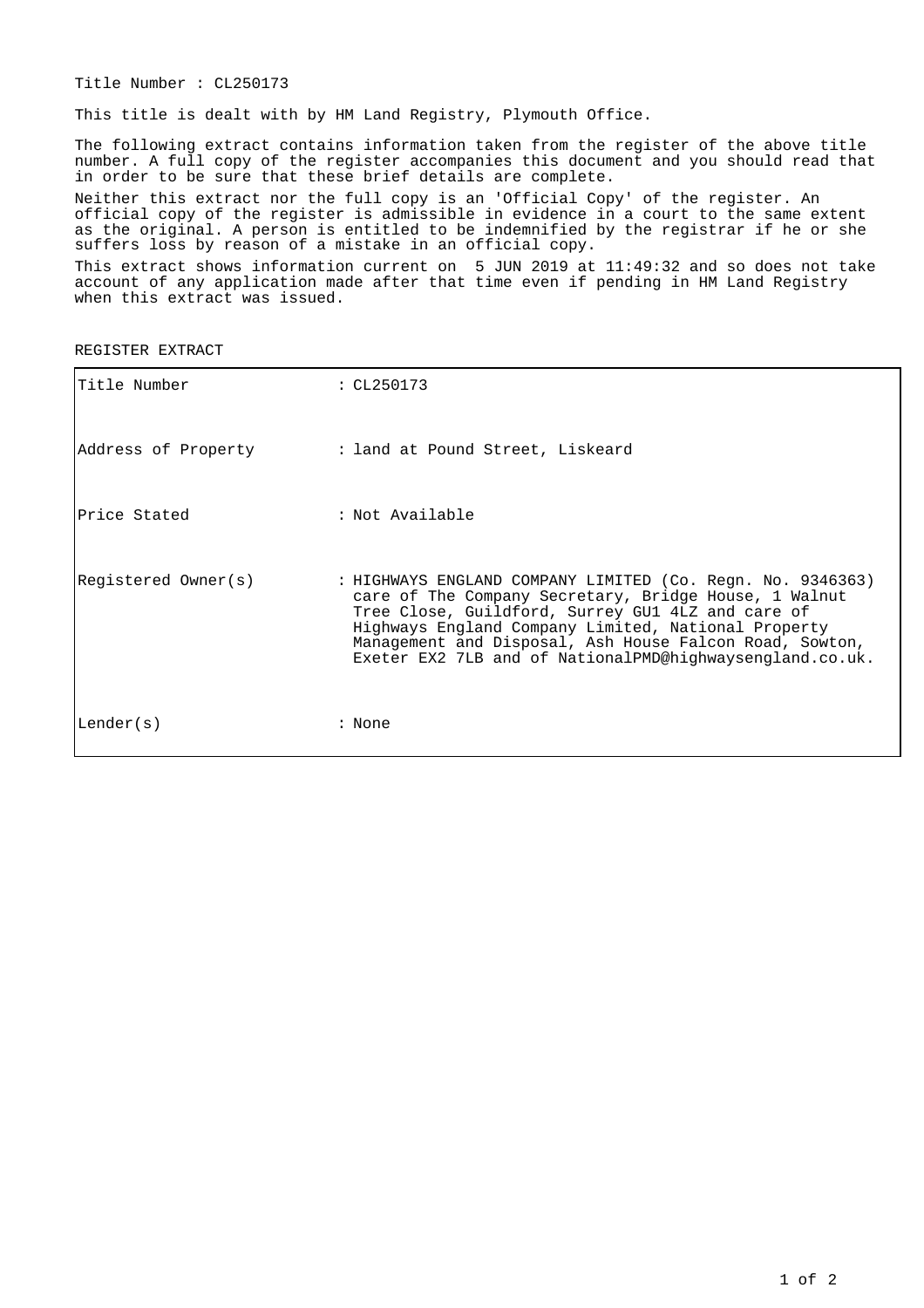### Title number CL250173

This is a copy of the register of the title number set out immediately below, showing the entries in the register on 5 JUN 2019 at 11:49:32. This copy does not take account of any application made after that time even if still pending in HM Land Registry when this copy was issued.

This copy is not an 'Official Copy' of the register. An official copy of the register is admissible in evidence in a court to the same extent as the original. A person is entitled to be indemnified by the registrar if he or she suffers loss by reason of a mistake in an official copy. If you want to obtain an official copy, the HM Land Registry web site explains how to do this.

## A: Property Register

This register describes the land and estate comprised in the title.

CORNWALL

1 (17.06.2008) The Freehold land shown edged with red on the plan of the above title filed at the Registry and being land at Pound Street, Liskeard.

## B: Proprietorship Register

This register specifies the class of title and identifies the owner. It contains any entries that affect the right of disposal.

#### Title absolute

- 1 (20.08.2015) PROPRIETOR: HIGHWAYS ENGLAND COMPANY LIMITED (Co. Regn. No. 9346363) care of The Company Secretary, Bridge House, 1 Walnut Tree Close, Guildford, Surrey GU1 4LZ and care of Highways England Company Limited, National Property Management and Disposal, Ash House Falcon Road, Sowton, Exeter EX2 7LB and of NationalPMD@highwaysengland.co.uk.
- 2 (17.06.2008) A Conveyance of the land in this title dated 1 October 1973 made between (1) Gordon Agar Thomas Hoskin and Yvonne Judith Opie (Vendors) and (2) The Secretary Of State For The Environment (Purchaser) contains purchaser's personal covenants.

¬NOTE:-Copy filed.

End of register